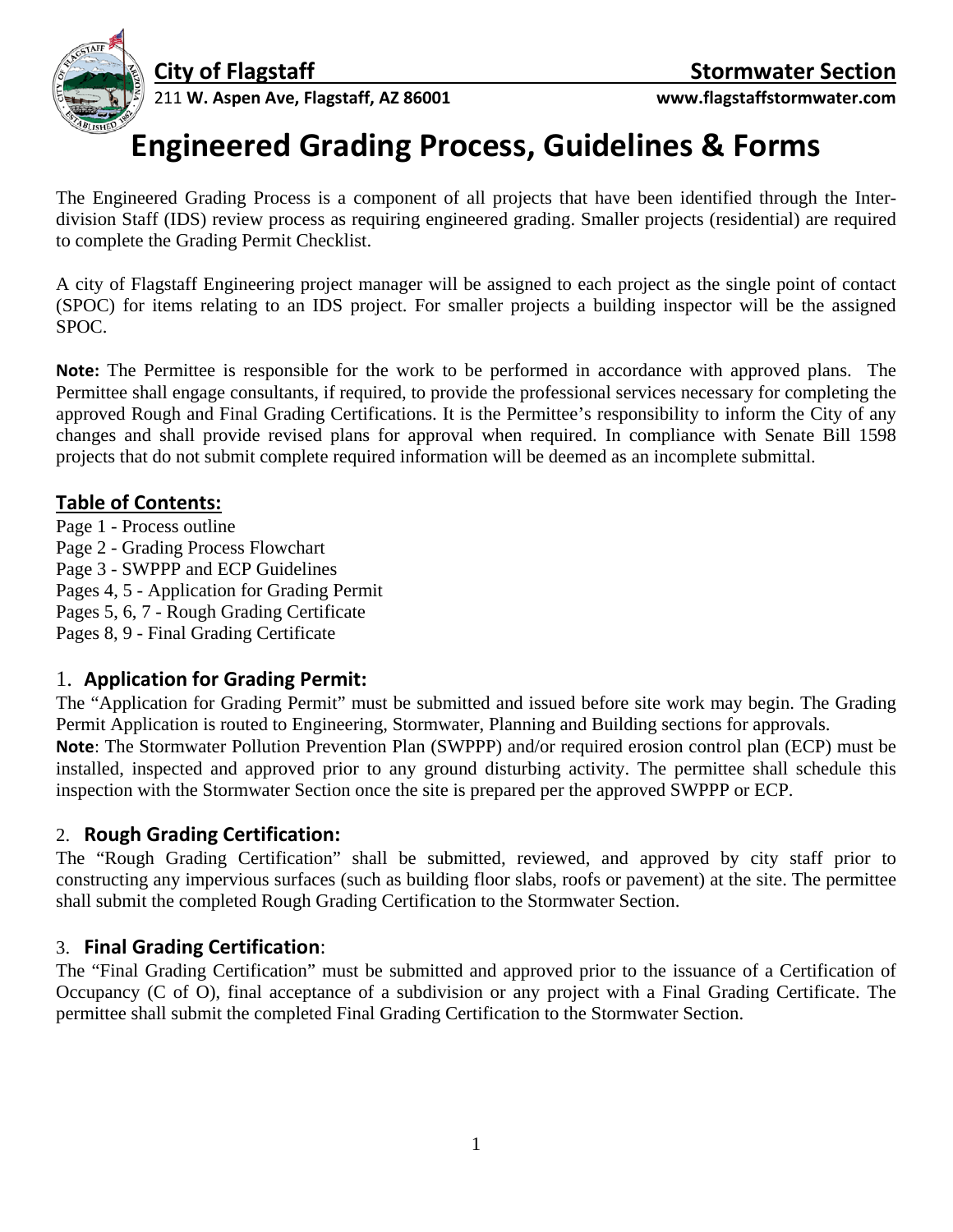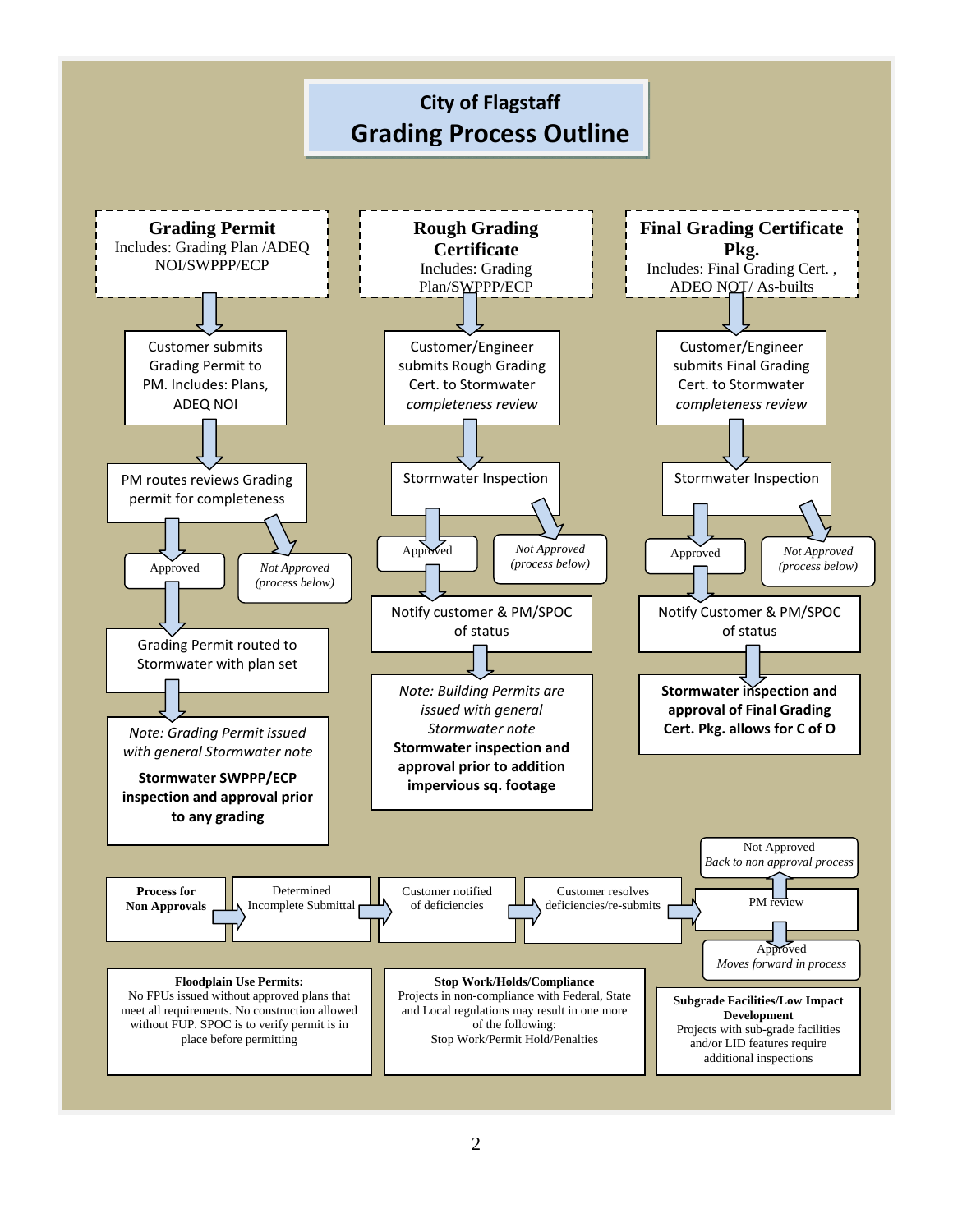# **Stormwater Pollution Prevention Plan & Erosion Control PlanGuidelines**

As part of the City of Flagstaff's requirements to comply with the Federal Clean Water Act and the Arizona Pollutant Discharge Elimination System permit (AZPDES), the City requires all construction projects that disturb one acre or more of land to prepare and submit a Storm Water Pollution Prevention Plan (SWPPP). The City has adopted regulations to administer this program. These requirements are detailed as Part of City of Flagstaff Title 12. The general purpose for these plans is to avoid impairment to the City's storm water drainage system and to control pollutants that may be discharged to the Waters of the U.S. The following requirements and procedures, pursuant to the contents of Title 12, will apply.

#### **Preparing the SWPPP:**

- The SWPPP should use the Best Management Practices (BMP's) outlined in the Arizona Department of Transportation's Erosion and Pollution Control Manual<sup>2</sup> and or the Drainage Design Manual for Maricopa County Arizona<sup>3</sup>. Electronic copies of this manual are available on-line.
- The SWPPP must be prepared by an Arizona Registered Civil Engineer and must be a part of the construction plans (Grading or Public Improvement Plans) submitted for city review.

#### **The Review Process:**

- $\triangleright$  The city assigns an Engineering Project Manager to coordinate the review of private development projects as part of the IDS process, however for the implementation of the SWPPP process contact the Stormwater Section directly.
- $\triangleright$  Standard review fees and review times apply.

#### **Permits:**

 $\triangleright$  The City must have reviewed and approved your SWPPP/ECP as part of a complete application.

 The Best Management Practices (BMP's) on the approved SWPPP/ECP must be in place before site work commences.

## **Inspections:**

- $\triangleright$  The SWPPP/ECP BMPs must be in place during the entire construction period of the project, or until permanent erosion and pollution prevention measures have been completed and approved.
- $\triangleright$  The city periodically inspects construction sites and may stop work or refuse to issue additional permits if BMPs are not in place or are not properly maintained.

## **Documents:**

- The permit applicant must submit a Notice of Intent (NOI) and Notice of Termination (NOT) to Arizona Department of Environmental Quality (ADEQ) and provide proof of submittal to the City of Flagstaff.
- The NOI and approved SWPPP must be on file before any earth disturbing activities commence.
- The NOT must be on file before the City will accept a subdivision, public improvement or Certificate of Occupancy.
- $\triangleright$  The as-builts and NOT shall be submitted concurrently with the Final Grading Certification.